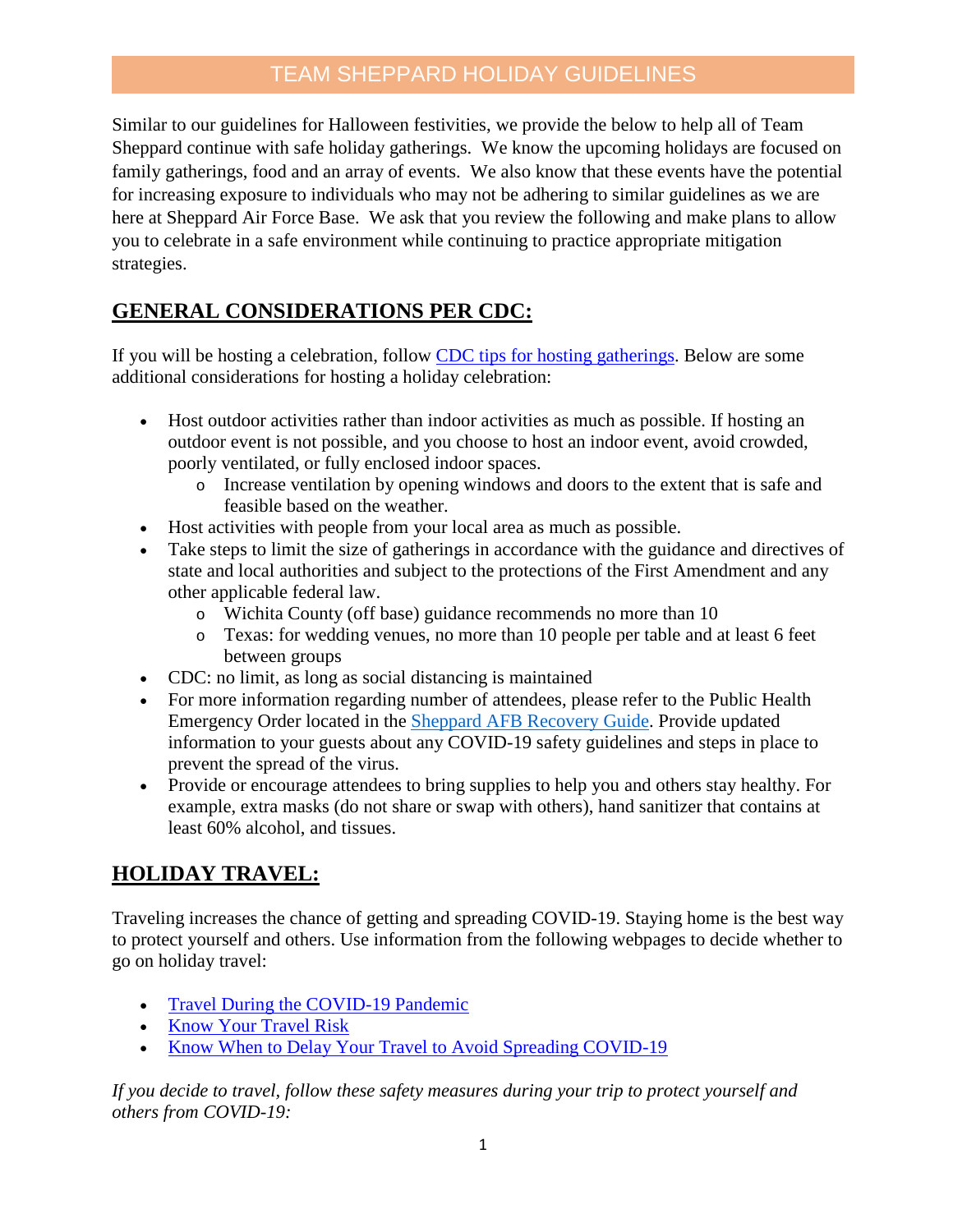# TEAM SHEPPARD HOLIDAY GUIDELINES

- Wear a [mask](https://www.cdc.gov/coronavirus/2019-ncov/prevent-getting-sick/diy-cloth-face-coverings.html) in public settings, like on public and mass transportation, at events and gatherings, and anywhere you will be around other people.
- Avoid close contact by [staying at least 6 feet apart](https://www.cdc.gov/coronavirus/2019-ncov/prevent-getting-sick/social-distancing.html) (about 2 arms' length) from anyone who is not from your household.
- [Wash your hands](https://www.cdc.gov/coronavirus/2019-ncov/prevent-getting-sick/prevention.html) often with soap and water for at least 20 seconds or use hand sanitizer (with at least 60% alcohol).
- Avoid contact with anyone who is sick.
- Avoid touching your eyes, nose, and mouth.

Get your flu vaccine. Gatherings can contribute to the spread of other infectious diseases. Getting a [flu vaccine](https://www.cdc.gov/flu/season/faq-flu-season-2020-2021.htm#anchor_1597410034241) is an essential part of protecting your health and your family's health this season.

## **CELEBRATIONS / EVENTS:**

*Follow These Tips To Reduce Your Risk Of Being Exposed To, Getting, Or Spreading Covid-19* 

### **SOCIAL DISTANCE AND LIMIT CLOSE CONTACT:**

- [Maintain a distance](https://www.cdc.gov/coronavirus/2019-ncov/prevent-getting-sick/social-distancing.html) of at least 6 feet or more from people you don't live with. Be particularly mindful in areas where it may harder to keep this distance, such as restrooms and eating areas.
- Avoid using restroom facilities at high traffic times, such as at the end of a public event.
- Avoid busy eating areas, such as restaurants during high volume mealtimes, if you plan to [eat out at a restaurant](https://www.cdc.gov/coronavirus/2019-ncov/daily-life-coping/personal-social-activities.html#restaurant) remember that patio dining, curbside and take-out remain the authorized options for Team Sheppard members.
- Minimize gestures that promote close contact. For example, do not shake hands, bump elbows, or give hugs. Instead wave and verbally greet others.

### **WEAR MASKS:**

- Wear a mask at all times when around people who don't live in your household to reduce the risk of spreading the virus.
- Avoid singing, chanting, or shouting, especially when not wearing a mask and within 6 feet of others.

### **LIMIT CONTACT WITH COMMONLY TOUCHED SURFACES OR SHARED ITEMS:**

- Clean and disinfect commonly touched surfaces and any shared items between use when feasible.
- Use touchless garbage cans if available. Use gloves when removing garbage bags or handling and disposing of trash. Wash hands after removing gloves.

#### **WASH HANDS:**

• Wash your hands often with soap and water for at least 20 seconds, especially after you have been in a public place, or after blowing your nose, coughing, or sneezing. If soap and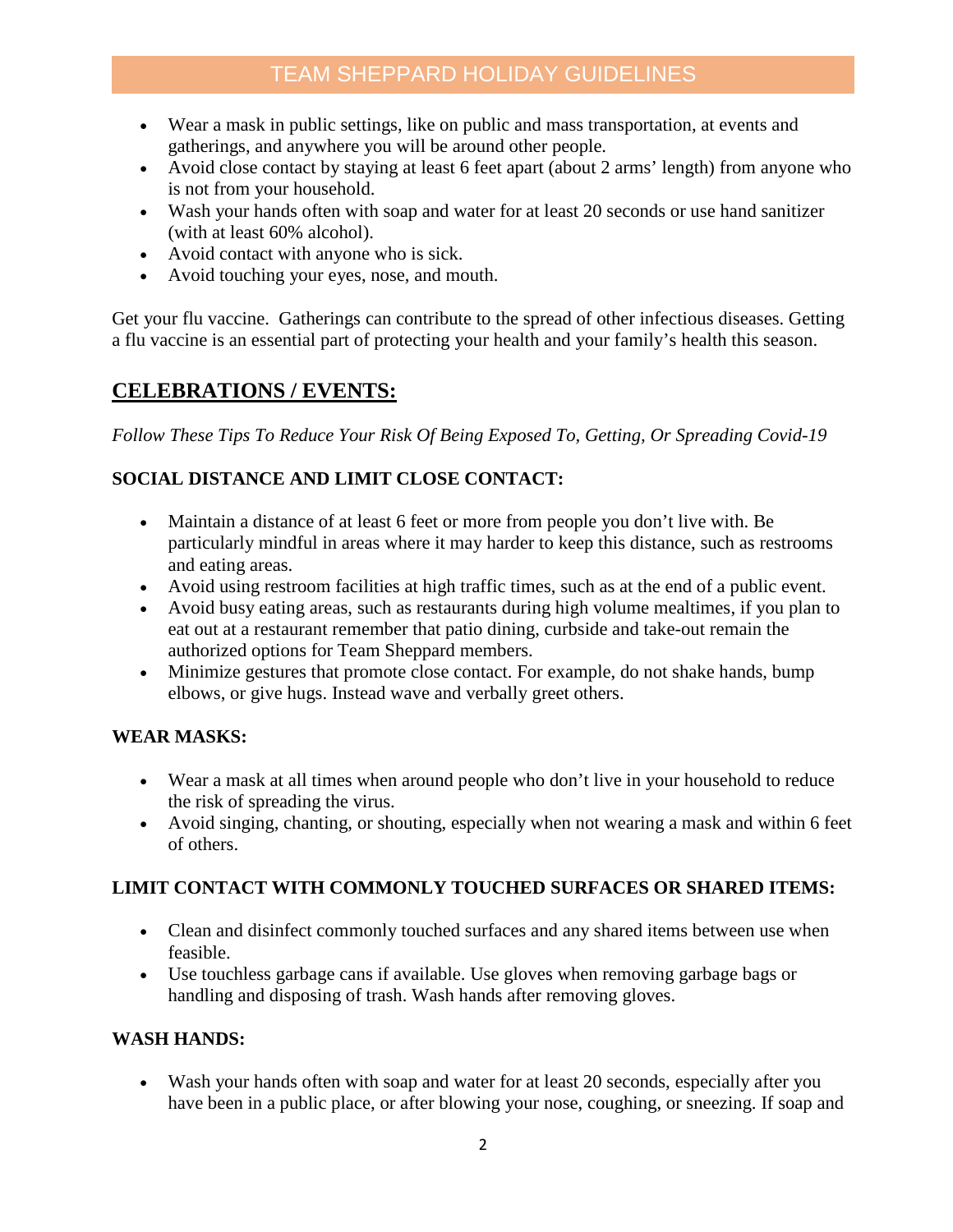water are not readily available, use a hand sanitizer that contains at least 60% alcohol. Cover all surfaces of your hands and rub them together until they feel dry.

### **KEEP SAFE AROUND FOOD AND DRINKS:**

Currently, there is no evidence to suggest that handling food or eating is associated with directly spreading COVID-19. It is possible that a person can get COVID-19 by touching a surface or object, including food, food packaging, or utensils that have the virus on it and then touching their own mouth, nose, or possibly their eyes. However, this is not thought to be the main way that the virus is spread. Remember, it is always important to follow good hygiene to reduce the risk of illness from common foodborne germs.

- Make sure everyone washes their hands with soap and water for 20 seconds before and after preparing, serving, and eating food. Use hand sanitizer with at least 60% alcohol if soap and water are not available.
- Instead of potluck-style gatherings, encourage guests to bring food and drinks for themselves and for members of their own household only.
- Limit people going in and out of the areas where food is being prepared or handled, such as in the kitchen or around the grill, if possible.
- Wear a [mask](https://www.cdc.gov/coronavirus/2019-ncov/prevent-getting-sick/about-face-coverings.html) while preparing or serving food to others who don't live in your household.
- If serving any food, consider having one person serve all the food so that multiple people are not handling the serving utensils.
- Use single-use options or identify one person to serve sharable items, like salad dressings, food containers, plates and utensils, and condiments.
- Avoid any self-serve food or drink options, such as buffets or buffet-style potlucks, salad bars, and condiment or drink stations. Use grab-and-go meal options, if available.
- If you choose to use any items that are reusable (e.g., seating covers, tablecloths, linen napkins), wash [and disinfect](https://www.cdc.gov/coronavirus/2019-ncov/prevent-getting-sick/disinfecting-your-home.html) them after the event.
- Look for healthy food and beverage options, such as fruits and vegetables, lean proteins, whole grains, and low or no-calorie beverages, at holiday gatherings to help maintain good health.

## **AFTER THE CELEBRATION:**

If you participated in [higher risk activities](https://www.cdc.gov/coronavirus/2019-ncov/daily-life-coping/deciding-to-go-out.html) or think that you may have been exposed during your celebration, take extra precautions (in addition the ones listed above) for 14 days after the event to protect others:

- [Stay home](https://www.cdc.gov/coronavirus/2019-ncov/if-you-are-sick/quarantine.html) as much as possible.
- Avoid being around people at [increased risk for severe illness from COVID-19.](https://www.cdc.gov/coronavirus/2019-ncov/need-extra-precautions/people-at-increased-risk.html)
- Consider getting [tested](https://www.cdc.gov/coronavirus/2019-ncov/testing/diagnostic-testing.html) for COVID-19.

If you develop [symptoms consistent with COVID-19,](https://www.cdc.gov/coronavirus/2019-ncov/symptoms-testing/symptoms.html) such as fever, cough, or shortness of breath, or if you [test positive for COVID-19,](https://www.cdc.gov/coronavirus/2019-ncov/symptoms-testing/testing.html) immediately contact the host and others that attended the event or celebration that you attended. They may need to inform other attendees about their possible exposure to the virus. Contact your healthcare provider and follow the CDC-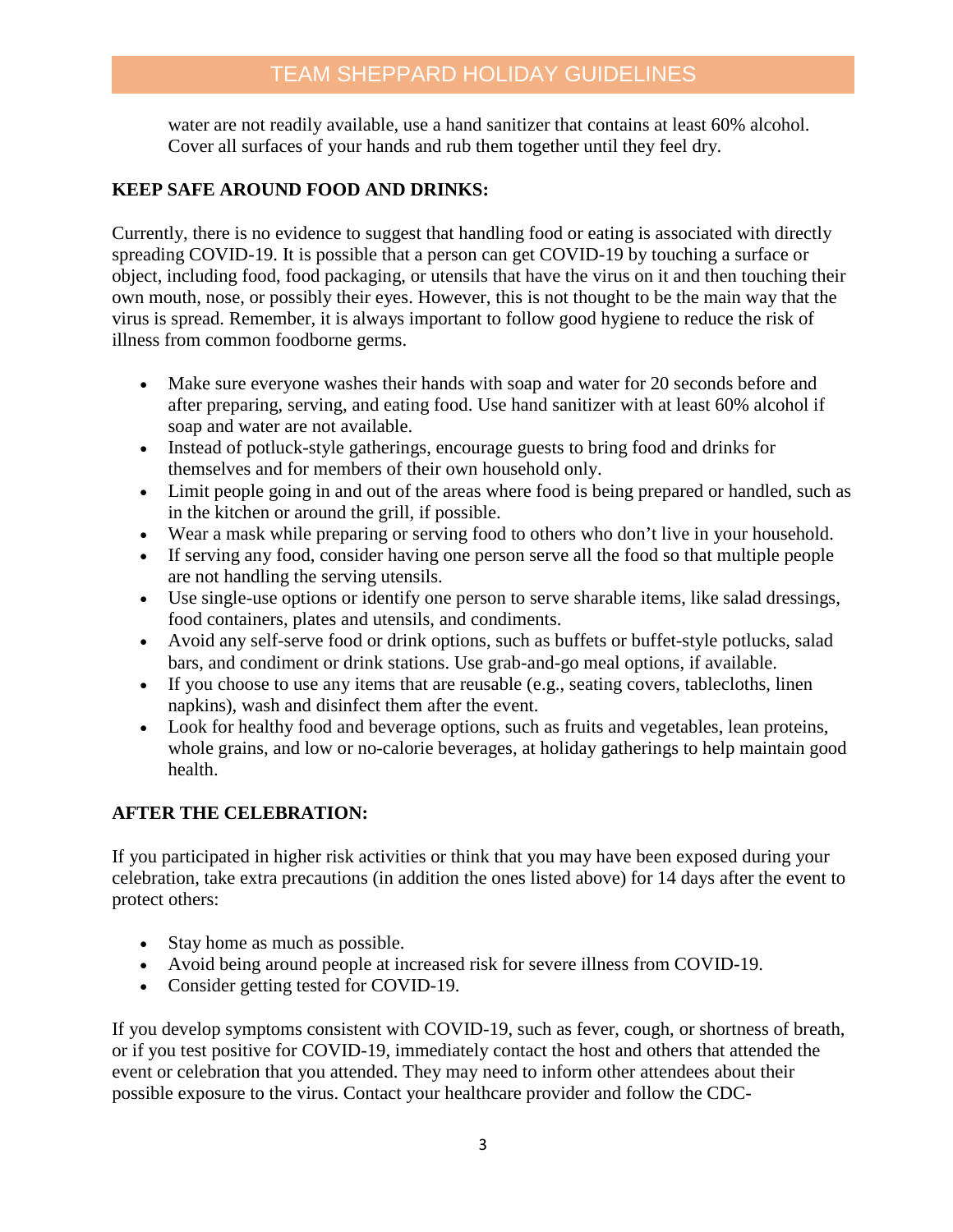recommended steps for [what to do if you become sick,](https://www.cdc.gov/coronavirus/2019-ncov/if-you-are-sick/steps-when-sick.html) and follow the [public health](https://www.cdc.gov/coronavirus/2019-ncov/php/public-health-recommendations.html)  [recommendations for community-related exposure.](https://www.cdc.gov/coronavirus/2019-ncov/php/public-health-recommendations.html)

If you are waiting for your COVID-19 test results, stay home until you have a result, and follow CDC's guidance to help stop the spread of COVID-19. [https://www.cdc.gov/coronavirus/2019](https://www.cdc.gov/coronavirus/2019-ncov/downloads/php/318271-A_FS_KeyStepsWhenWaitingForCOVID-19Results_3.pdf) [ncov/downloads/php/318271-A\\_FS\\_KeyStepsWhenWaitingForCOVID-19Results\\_3.pdf](https://www.cdc.gov/coronavirus/2019-ncov/downloads/php/318271-A_FS_KeyStepsWhenWaitingForCOVID-19Results_3.pdf)

If you are notified that you were a close contact of someone who tested positive for COVID-19 contact your healthcare provider. Recommendations will consist of staying [home for 14 days](https://www.cdc.gov/coronavirus/2019-ncov/if-you-are-sick/quarantine.html) from the last time you had contact with that person and monitoring for [symptoms](https://www.cdc.gov/coronavirus/2019-ncov/symptoms-testing/symptoms.html) of coronavirus.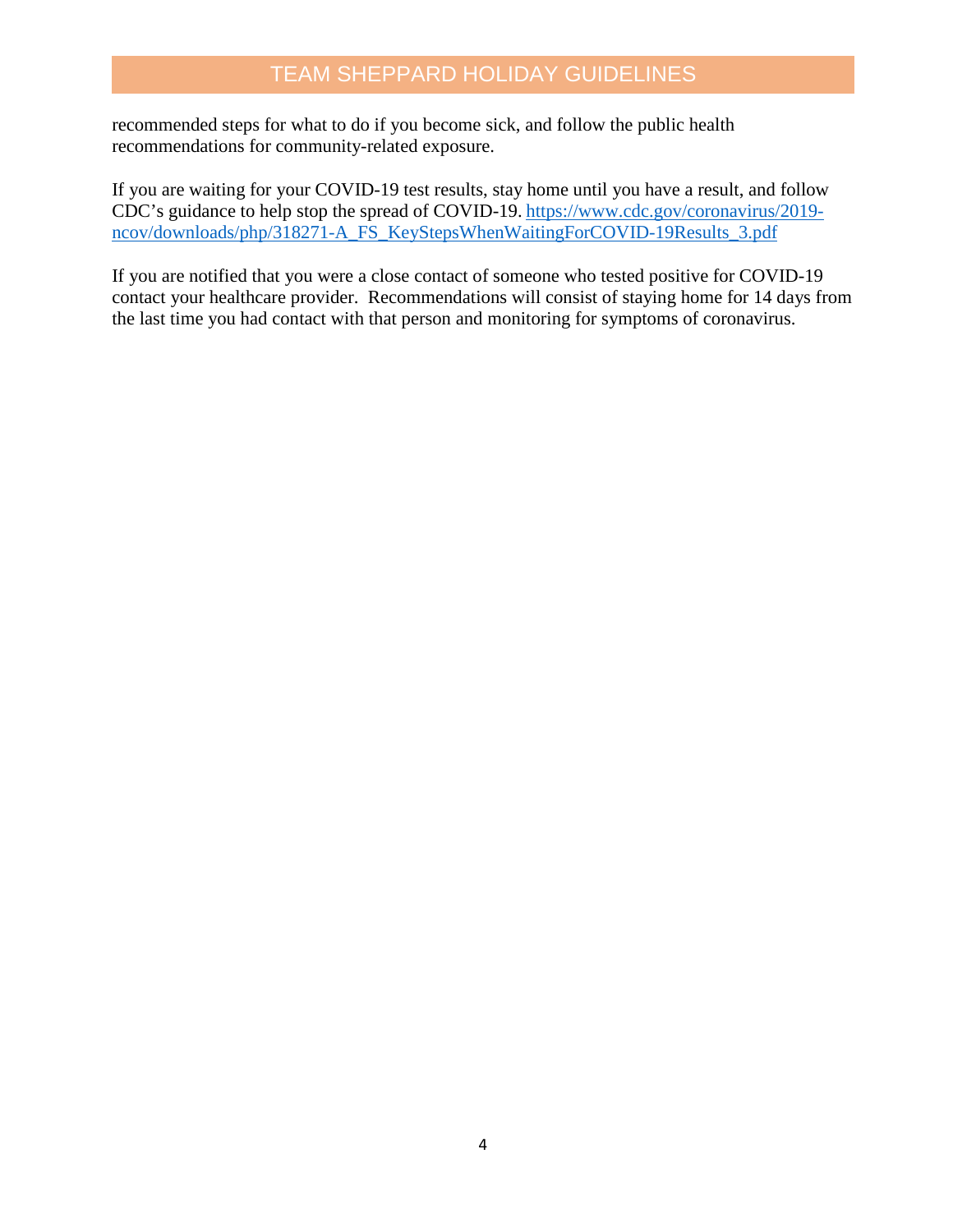## **SHEPPARD AFB EVENTS & HOLIDAY PARTIES:**

#### **GENERAL GUIDELINES:**

- If you don't feel well, do not attend the event. If you are on quarantine or isolation, do not attend the event.
- Wear masks during the event. Masks may be removed while eating at designated eating locations.
- Wash hands / use hand sanitizer
- Minimize exposure to those not in your ring one or if you are not certain they have been adhering to Sheppard AFB guidelines.
- USE GOOD JUDGEMENT.

### **PLANNING PHASE:**

- If you plan on having the holiday gathering on Sheppard AFB, refer to the Sheppard AFB Recovery Guide [\(https://www.sheppard.af.mil/Coronavirus/\)](https://www.sheppard.af.mil/Coronavirus/) for guidance on ceremonies and functions on the installation.
- Event capacity should match guidelines outlined in the current Public Health Emergency Order.
- If you have any questions after reading the recovery guide and the guidelines below, call Sheppard AFB Public Health at 940 -767-3052.
- If payment for attendance is required consider using online payment options such as CashApp, Zelle, or Venmo.
	- o Alternatively, consider collecting exact change only, to minimize handling and exchanging of money to the greatest extent possible.

#### **CHECK-IN / ARRIVAL:**

- Have an accurate count of expected attendees before event starts.
	- o Suggest using an online source (Facebook/email/shared Excel sheet/google doc/OneNote/Microsoft teams) to create a guest list.
- Assign arrival group times to alleviate lines and wait times. Stagger times so that guests can check-in without congregating.
	- o Have floor markers such as tape or cones to assist guests with spacing
- Have a sanitation station at each entrance and exit.
- Recommend screening for COVID-19 symptoms upon entry.

#### **DURING EVENT:**

- Only mingle with people already in your first ring of contacts (your Squadron, Flight, office, etc), maintain social distancing as much as physically possible.
- Use multiple entrances and exits and discourage crowded waiting areas.
- Eliminate lines or queues if possible or encourage people to stay at least 6 feet apart by providing signs or other visual cues such as tape or chalk marks.
- Tables arranged so all tables and chairs are greater than 6 feet apart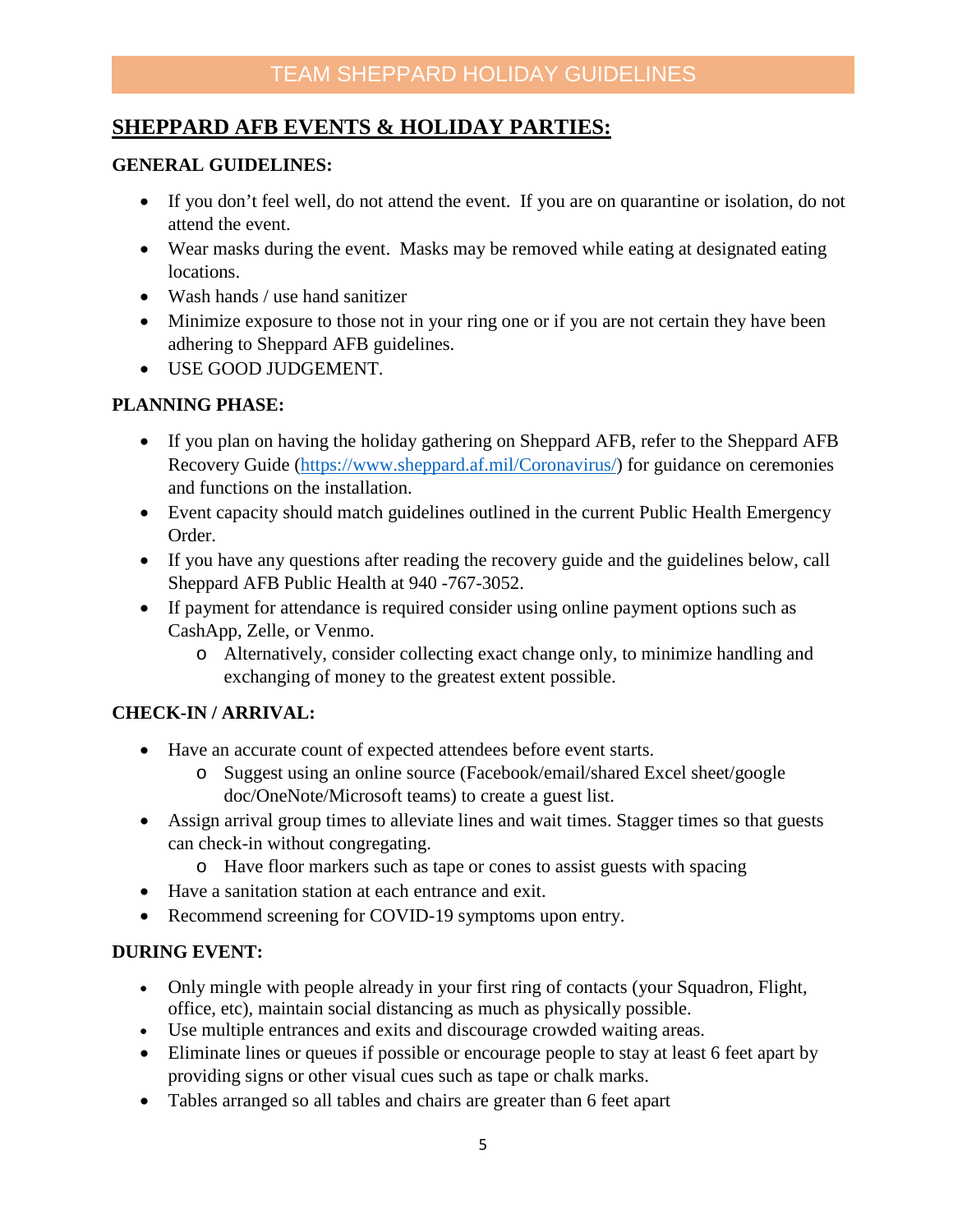# TEAM SHEPPARD HOLIDAY GUIDELINES

- o Seating should be prearranged to mitigate unneeded congregation
- For all food and drink questions review [Sheppard Recovery Guide APPENDIX P.](https://www.sheppard.af.mil/Coronavirus/)
	- o Have sanitization stations at the beginning and end of food service lines
		- o Have plates of food prepared before distributing to guests
			- Consider having pre-packaged meals delivered to tables
			- Consider having water/drinks available at tables (similar to catering service)
			- If guests are retrieving their food, have guests come up by table/small group and enforce social distancing while waiting for food
		- o Have set servers to serve drinks/food so that multiple people are not handling the serving utensils.
		- o Consider closing areas such as drinking fountains that cannot be adequately cleaned and disinfected during an event
		- o Bars / drink stations
			- Individual servings (no self-service options)
			- **Exact change or touchless payment options recommended**
- Ensure adequate supplies to minimize sharing of high-touch materials to the extent possible; otherwise, limit use of supplies and equipment to one group of staff members or attendees at a time, and clean and disinfect them between use
	- o Microphones, games, chairs, props, etc
- Avoid using or sharing items that are reusable, such as menus, condiments, and any other food containers.
	- o Instead, use disposable or digital menus, single serving condiments
	- o Consider having guests pre-select/order their food prior to the event (via email, or online request)
- Have a designated room for kids where they would be under adult supervision, and continue to socially distance as best as possible.
- Disinfect all surfaces (including tables and chairs) before and after event

## **RAFFLE / GIFTS (EXAMPLES/SUGGESTIONS):**

- Create a list of raffled items/gifts beforehand and display it online so all members are aware of options.
	- $\circ$  Example: do a virtual raffle / auction prior to the event or during the event using mobile devices
- Digitally spin for winners of each prize by using a random number generator online o Raffle ticket numbers can be assigned electronically at time of purchase
- Prizes should be given out in a manner that allows for only one recipient at a time

## **GAMES / ACTIVITIES:**

- Games and other entertainment activities that adhere to the general COVID ROEs are permitted
- Some general ROEs to follow include social distancing (6 feet), wearing face coverings, short duration/interactions, sanitizing equipment between individuals, and avoiding activities with increased exhalation (cardio, running, shouting, singing, etc)